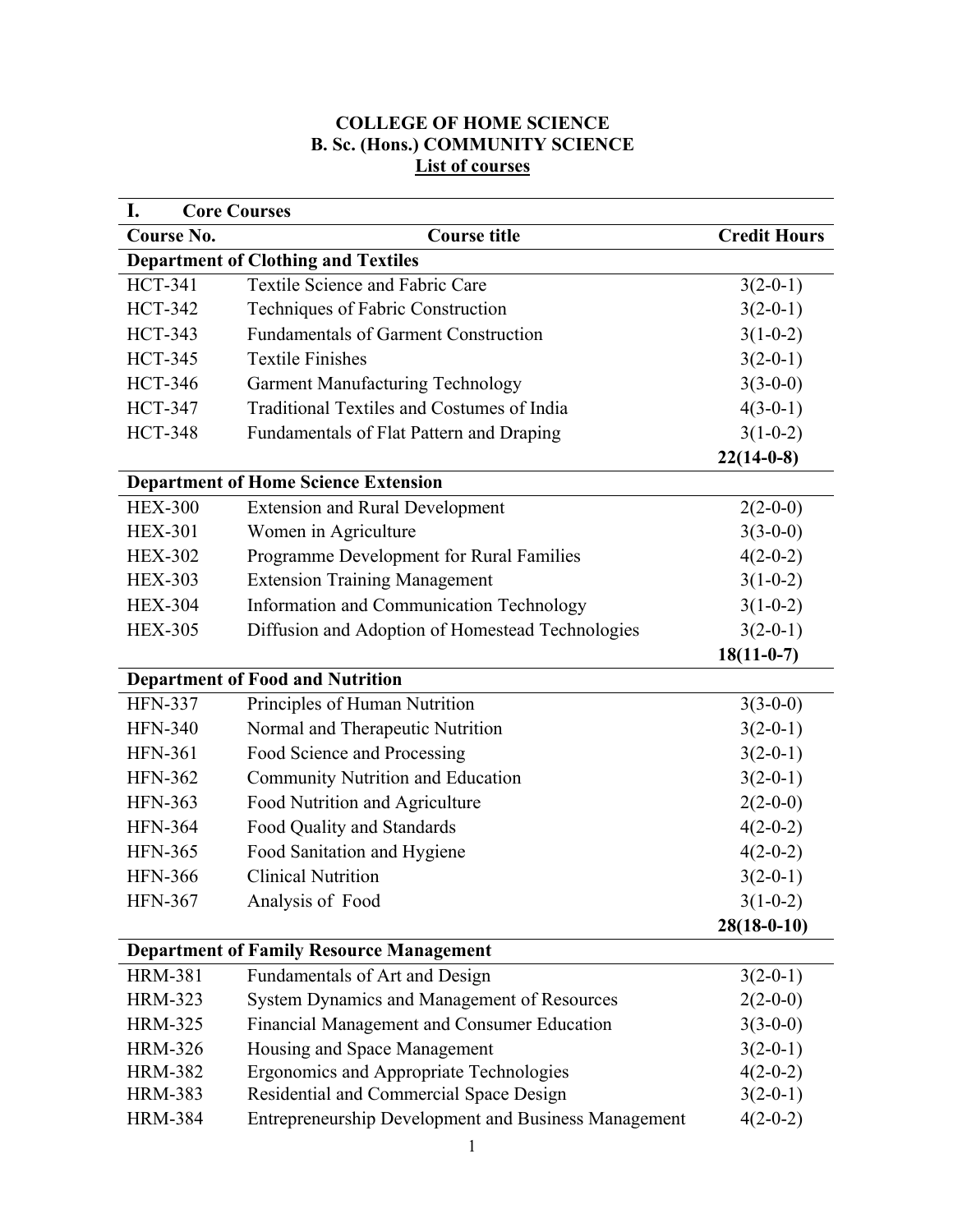|                  |                                                           |              | $22(15-0-7)$  |  |
|------------------|-----------------------------------------------------------|--------------|---------------|--|
|                  | <b>Department of Human Development and Family Studies</b> |              |               |  |
| <b>HHD-352</b>   | <b>Fundamentals of Human Development</b>                  |              | $3(3-0-0)$    |  |
| <b>HHD-321</b>   | Development Through Life Span                             |              | $3(2-0-1)$    |  |
| <b>HHD-322</b>   | Dynamics of Marriage and Family                           |              | $3(2-0-1)$    |  |
| <b>HHD-324</b>   | Developmental Challenges in Children                      |              | $4(3-0-1)$    |  |
| <b>HHD-327</b>   | Family Counseling and Child Welfare                       |              | $3(1-0-2)$    |  |
| <b>HHD-328</b>   | Education Psychology and Early Childhood Education        |              | $3(2-0-1)$    |  |
|                  |                                                           | <b>Total</b> | $19(13-0-6)$  |  |
|                  | <b>Grand Total</b>                                        |              | 109           |  |
|                  |                                                           |              | $(71-0-38)$   |  |
| П.               | <b>Basic Supporting Courses</b>                           |              |               |  |
|                  | <b>Department of Social Sciences and Humanities</b>       |              |               |  |
| <b>BHS-179</b>   | <b>Rural Sociology</b>                                    |              | $2(2-0-0)$    |  |
| <b>BHS-250</b>   | General English                                           |              | $3(2-0-1)$    |  |
| <b>BHS-176</b>   | Technical Writing (English)                               |              | $3(2-0-1)$    |  |
|                  | <b>Department of Mathematics and Statistics</b>           |              |               |  |
| <b>BPM-103</b>   | <b>Elementary Mathematics</b>                             |              | $3(3-0-0)$    |  |
| <b>BPS-110</b>   | <b>Elements of Statistics</b>                             |              | $3(2-0-1)$    |  |
|                  | <b>Department of Environmental Science</b>                |              |               |  |
| <b>BBE-204</b>   | <b>Environmental Studies and Disaster Management</b>      |              | $3(2-0-1)$    |  |
|                  | <b>Department of Biochemistry</b>                         |              |               |  |
| <b>BBC-361</b>   | <b>Fundamentals of Biochemistry</b>                       |              | $4(3-0-1)$    |  |
|                  | <b>Department of Food Science and Technology</b>          |              |               |  |
| AFT-123          | Fundamentals of Food Microbiology                         |              | $3(2-0-1)$    |  |
|                  | <b>Department of Agricultural Communication</b>           |              |               |  |
| <b>AAC-307</b>   | Communication Skills for Agricultural Development         |              | $2(1-0-1)$    |  |
|                  | <b>Department of Agricultural Economics</b>               |              |               |  |
| <b>AEC-210</b>   | <b>Introduction to Economics and Marketing</b>            |              | $2(1-0-1)$    |  |
|                  | <b>Department of Biological Sciences</b>                  |              |               |  |
| <b>BBZ-255</b>   | <b>Elementary Human Physiology</b>                        |              | $3(2-0-1)$    |  |
|                  | <b>Others</b>                                             |              |               |  |
| <b>HWP-101</b>   | Work Programme                                            |              | $1(0-0-1)$    |  |
| NSS-101/ NCC-101 | National Service Scheme/ National Cadet Corps             |              | $2(0-0-2)$    |  |
| NSS-102/NCC-102  |                                                           |              |               |  |
| NSS-201/NCC-201  |                                                           |              |               |  |
| NSS-202/NCC-202  |                                                           |              |               |  |
|                  |                                                           | <b>Total</b> | $34(19-0-12)$ |  |

## **III. Student Ready Programme**

## **Experiential learning/Hands on training in any one of following five courses:**

| HCT-495 | Hands on Training in Designing & Production in Textile $\&$ |
|---------|-------------------------------------------------------------|
|         | Apparel                                                     |